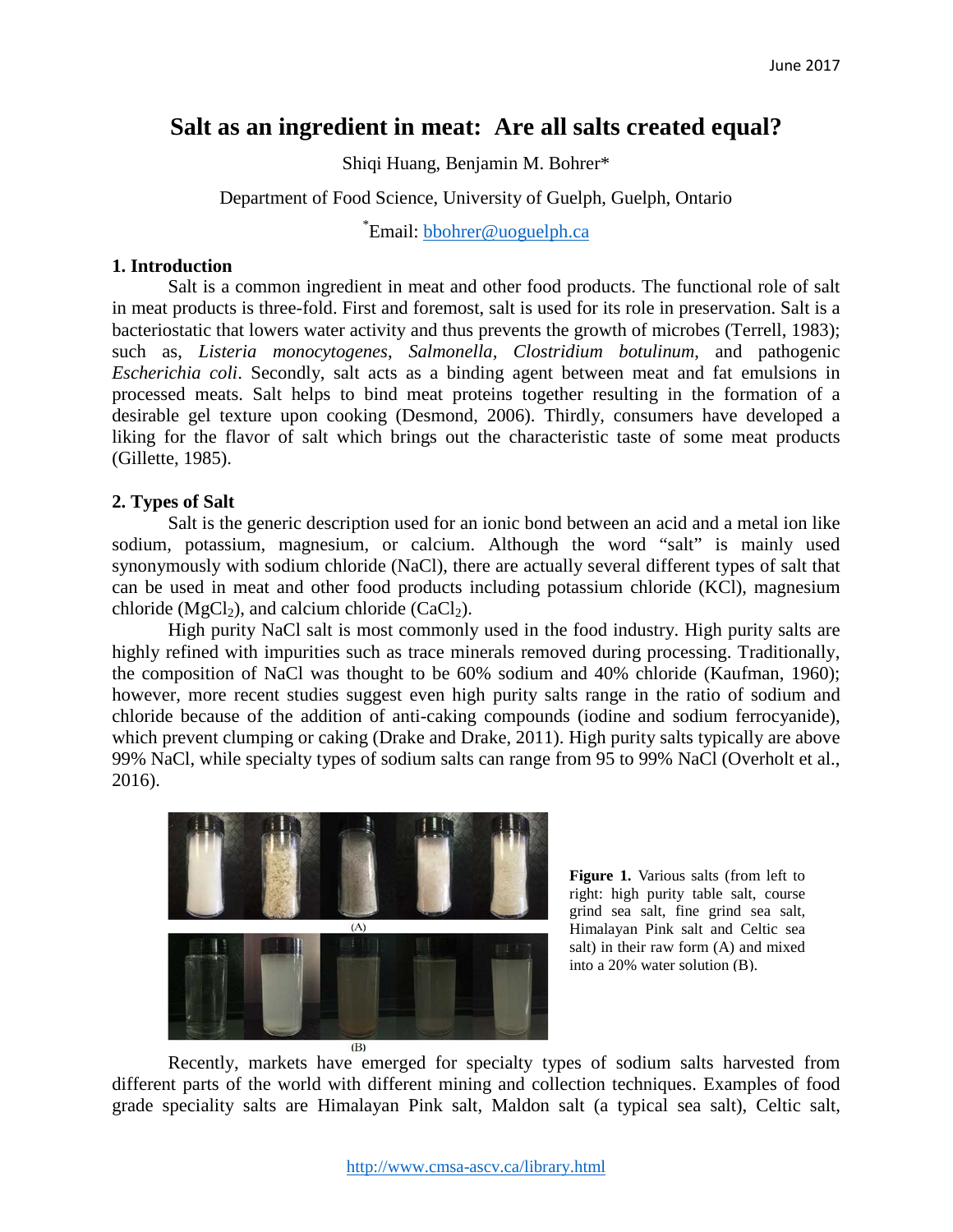Kilauea Black salt, Sonoma salt, Bolivian Rose salt, and many others (see Fig 1). The regulation of salts varies between mined salts and sea salts. Mined salts must contain 0.01% potassium iodide to be labelled for general household or table use, while sea salts do not have to meet this standard for labelling purposes (CFIA, 2015). Sea salt, the most common type of specialty salts, is a broad term, but generally refers to salt obtained from evaporated sea water, rather than mining. Sea salts contain varying concentrations of potassium, magnesium, calcium, iron, and zinc depending on the location it was harvested in and the method it was processed with. Himalayan Pink salt is typically harvested from the Khewra Salt Mine in the foothills of the Himalayan foothills, which is the largest and oldest salt mine in Pakistan. Himalayan Pink salt contains various natural minerals, including potassium, magnesium, calcium, iron, and zinc. The distinctive pink color of this type of salt is caused by the level of iron oxide (rust) present. Celtic sea salt is obtained from Brittany of France, near the Celtic sea. It has high moisture compared with other types of salts as not all water is evaporated during processing. Celtic salt is light grey in color with trace amounts of minerals, including potassium, magnesium, calcium, iron, and zinc. There are inherent differences in salt purity among speciality salts due to the diverse mineral profile present during harvest and processing techniques used. Drake and Drake (2011) compared the mineral concentrations of many different types of salt (an abbreviated version is presented in **Table 1**). Based on the findings by Drake and Drake (2011), Celtic salt contains the least amount of Na and the highest amount of Ca and Mg while Pink Himalayan salt has the most amount of K. Limited research has focused on the functional properties these impurities (associated with specialty salt) have on meat processing.

| Salt type <sup>1</sup> | % Ca | % K  | Mg, ppm       | Fe, ppm   | Na, ppm     |
|------------------------|------|------|---------------|-----------|-------------|
| Table salt             | 0.03 | 0.09 | $1.58*10^{1}$ | 6.01      | $3.91*10^5$ |
| Maldon salt            | 0.16 | 0.08 | $4.91*10^{2}$ | ${<}1.00$ | $3.83*10^5$ |
| Himalayan Pink salt    | 0.16 | 0.28 | $1.06*10^3$   | 36.9      | $3.68*10^5$ |
| Celtic salt            | 0.17 | 0.16 | $3.24*10^3$   | 138.8     | $3.38*10^5$ |

**Table 1**. A comparison of mineral content of different types of specialty salts.

This information was adapted from Drake and Drake (2011).

<sup>1</sup>Salt type was described as: Table salt – Morton's table salt without iodine mined from a commercial mine; Maldon salt – mined in England; Himalayan Pink salt – mined in the Himalayan Mountaines; Celtic salt – light grey Celtic sea salt mined in France

#### **3. Salt as a Functional Ingredient in Meat Products**

As a functional ingredient in processed meat products, salt can aid in reducing and inhibiting the growth of microbes, assist in extracting salt soluble meat proteins for emulsion stability, enhance or mask certain flavors or tastes, or increase the boiling temperature. At the same time, salt can accelerate lipid oxidation resulting in undesirable sensory characteristics such as off-odors and off-flavor in meat products (Terrell, 1983; Ladikos & Lougovois, 1990; St Angelo, 1996).

Nevertheless, different salt purities may act differently in their functional attributes. For example, higher concentrations of magnesium chloride or potassium chloride can lead to bitterness in fermented sausage (Terrell & Olson, 1981). When sodium chloride was lowered or replaced with potassium chloride and magnesium chloride in ground pork, microbial growth (*Lactobacillus*) was slightly increased (Terrell, 1983). Barat et al. (2013) observed magnesium chloride had more difficultly penetrating the muscle, and slightly modified the water-holding capacity of proteins and their solubility. While most salt research with inference to meat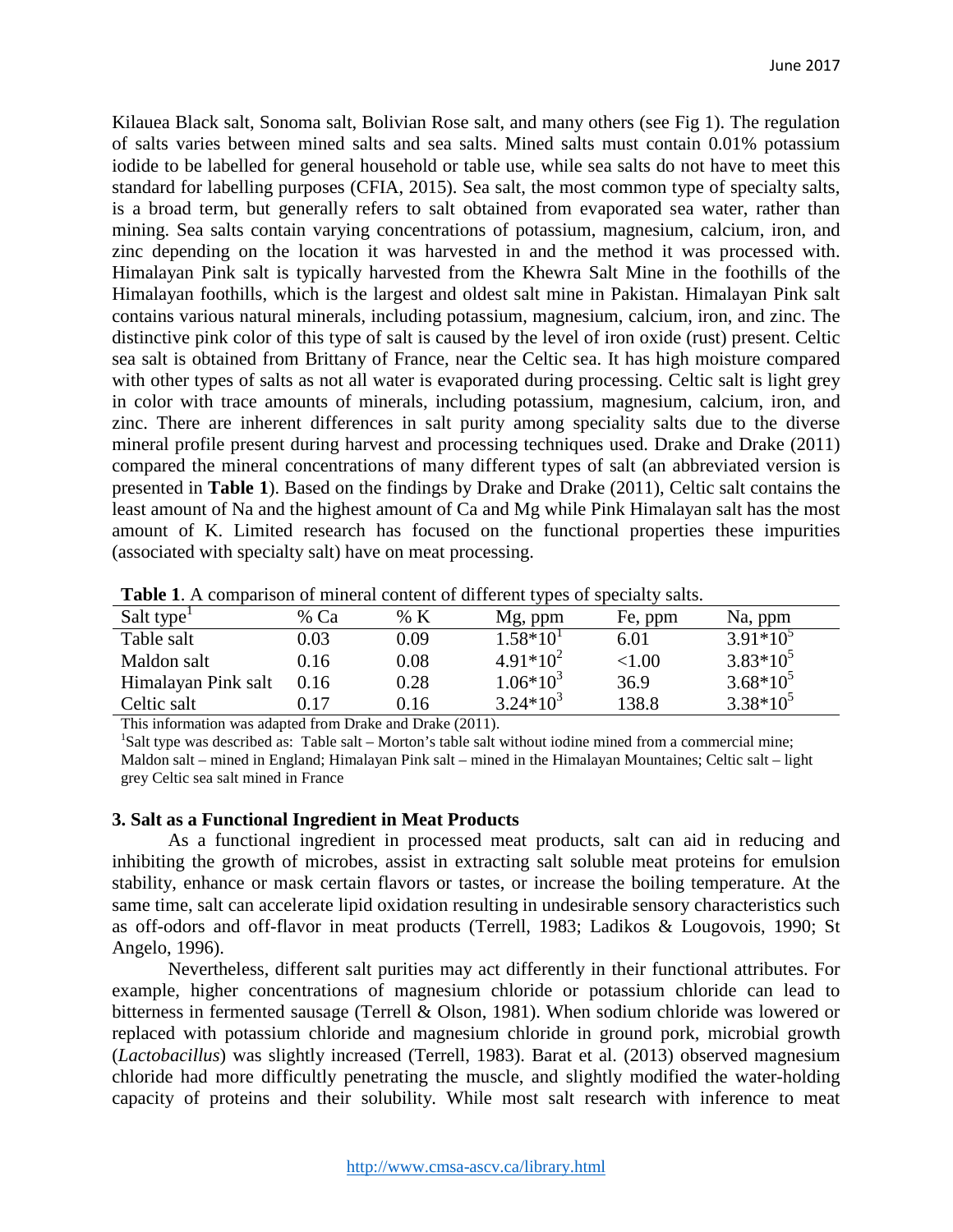processing has focused on substitution of sodium chloride with other salts, much less has focused directly on comparing attributes of speciality salts.

Yet, there have been a few studies dedicated to the comparison of specialty types of sodium salts. Broadway et al. (2009) observed there were no differences between table salt and specialty salts (Himalayan pink salt, Sonoma gourmet salt, sel gus de Guerande, and Bolivian rose salt) in terms of meat quality and sensory characteristics of fresh chicken breast meat. Their research has shown there was no significant difference in objective tenderness, flavor, and overall cook loss yields among salt treatments. Subjective tenderness, juiciness, and flavor attributes were also not changed in chicken breast meat (Broadway et al., 2009). Salih et al. (1988) reported lipid oxidation in ground turkey breast was not significantly different between pure salt and rock salt. Overholt et al. (2016) reported that although the treatments of commercial-grade salt, rock salt, and sea salt differed in lipid oxidation and color in fresh ground pork patties, differences in sensory characteristics by a trained panel was not detected. Overall, there was little effect on functional attributes of the differing specialty types of sodium salts. Other more complex processed meat products, such as bacon, ham, hotdogs, sausages, and canned meat have not been tested and certainly warrant further research.

#### **4. Nutritional Information**

From a nutrition standpoint, salt is essential for human health and development. It serves important functions like regulating the body's electrolyte balance, preventing dehydration and maintaining many of the body's cellular functions. Salt can also be fortified with iodine to help prevent Iodine Deficiency Disorders, which lead to hypothyroidism, intellectual disability, and various health problems (Delange, de Benoist, Pretell, & Dunn, 2001).

Although salt has many vital functions for health and well-being, excessive intake of sodium is associated with hypertension (Dahl, 1972). High blood pressure may consequently increase the risk of stroke and cardiovascular diseases (Ruusunen & Puolanne, 2005). On a regular basis, it has been established that the consumption of more than 6 g NaCl per day is linked to an age-dependent increase in blood pressure (Ruusunen & Puolanne, 2005). Thus, the general public has been recommended that the limitation of dietary salt (in the form of sodium chloride) intake should be maintained at less than 5 g per day or less than 2,000 mg of sodium (WHO/FAO, 2003; Sodium Working Group, 2010). The individuals who are genetically saltsusceptible or hypertensive suffering should limit their salt intake between 1 and 3 g per day (Ruusunen & Puolanne, 2005).

Salt acts as a common ingredient when meat products are processed into ham, lunch meats, bacon, franks, etc. It is noted that 9% of the total sodium consumption in the Canada comes from processed meat products (Sodium Working Group, 2010). Therefore, there is a current trend in the meat industry to reduce the content of sodium chloride in meat products to meet the demands of consumers.

Speciality sodium salts have been advertised as healthy alternatives to higher purity sodium salts as they can potentially reduce sodium while enhancing various natural minerals needed by the human body for optimal health and longevity. In fact, consumers are willing to pay premiums for specialty sodium salts when compared with high purity salts. However, there is no scientific evidence to support such claims of health benefits, and based on the small differences in actual sodium content of speciality sodium salts and high purity salts (Table 1), it would be difficult to make claims of a reduction of sodium with the use of speciality salts.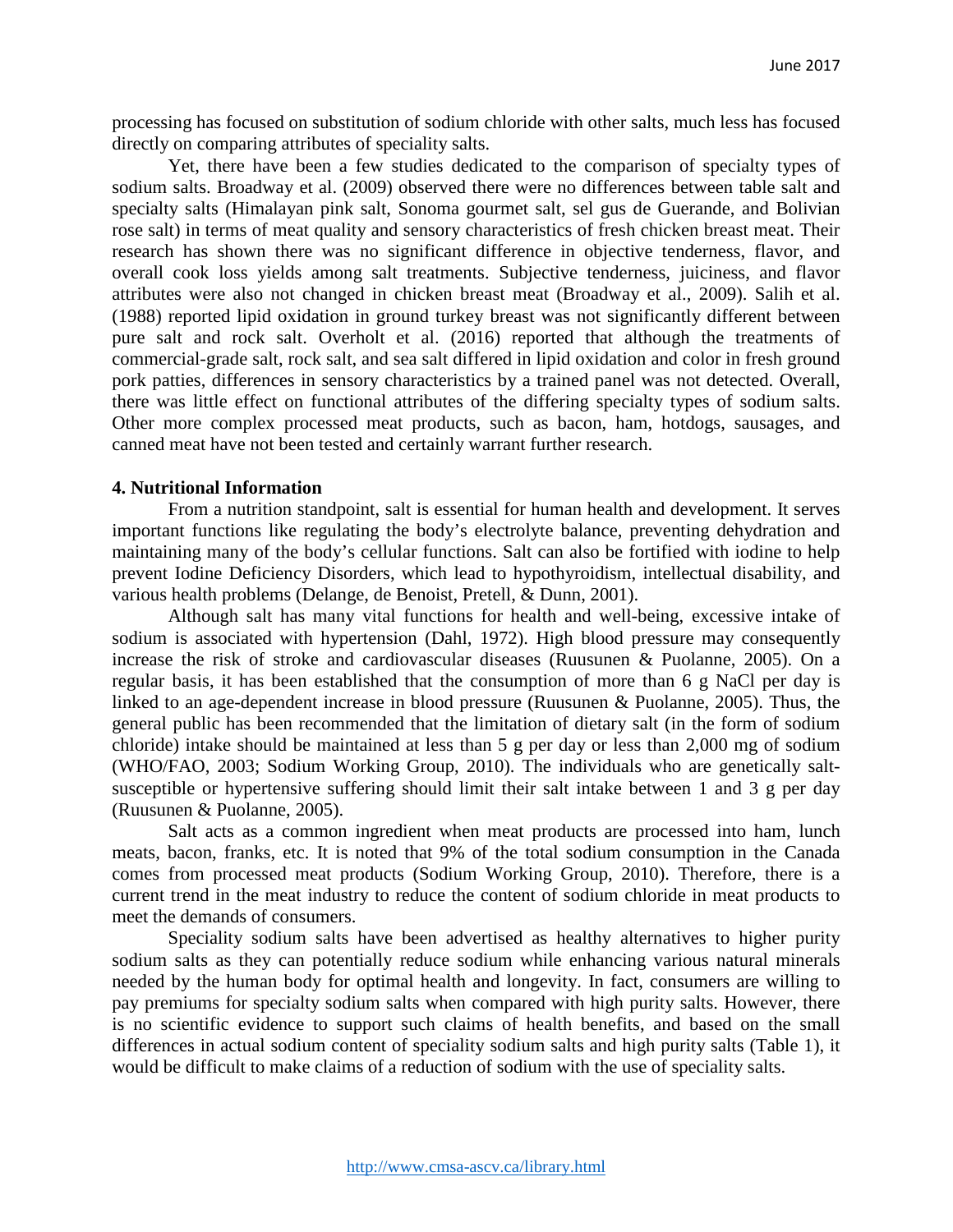#### **5. Conclusions**

Salt plays an important role in processed meat products. It is available in different forms. However, not all types of salt are created equal in terms of mineral content or function. They may act differently in some functional attributes in terms of microbial growth, emulsion stability, flavor, boiling temperature, lipid oxidation, etc. Therefore, it is important for the food industry to provide research and continue efforts to produce reduced-sodium meat products with functional attributes without sacrificing meat safety, quality or sensory attributes to consumers.

## **References**

- Barat, J. M., Pérez-Esteve, E., Aristoy, M. C., & Toldrá, F. (2013). Partial replacement of sodium in meat and fish products by using magnesium salts. A review. *Plant and Soil*, *368*(1–2), 179–188.
- Broadway, P. R., Behrends, J. M., & Schilling, M. W. (2009). Effect of alternative salt use on broiler breast meat yields , tenderness , flavor , and sodium concentration. *Poultry Science*, *90*, 2869–2873.
- CFIA. (2015). Common name salt and salt substitutes. *Canadian Food Inspection Agency -Labeling Requirements for Salt.* http://www.inspection.gc.ca/food/labelling/food-labelling-forindustry/salt/eng/1391790253201/1391795959629?chap=2#s2c2
- Dahl, L. K. (1972). Salt and hypertension. *American Journal of Clinical Nutrition*, *25*(2), 231–244.
- Delange, F., de Benoist, B., Pretell, E., & Dunn, J. T. (2001). Iodine Deficiency in the World: Where Do we Stand at the Turn of the Century? *Thyroid*, *11*(5), 437–447.
- Desmond, E. (2006). MEAT Reducing salt : A challenge for the meat industry. *Meat Science*, *74*, 188– 196.
- Drake, S. L., & Drake, M. A. (2011). Comparison of salty taste and time intensity of sea and land salts from around the world. *Journal of Sensory Studies*, *26*(1), 25–34.
- Engstrom, A., Tobelmann, R. C., & Albertson, A. M. (1997). Sodium intake trends and food choices. *The American Journal of Clinical Nutrition*, *65*(2 Suppl), 704S–707S.
- Gillette, M. (1985). Flavor effects of sodium chloride. *Food Technology*, *39*(6), 47–52,56.
- Kaufman, D. W. (1960). Sodium chloride: The production and properties of salt and brine. Reinhard Publishing Corporation, New York City, New York, USA.
- Ladikos, D., & Lougovois, V. (1990). Lipid oxidation in muscle foods: A review. *Food Chemistry*, *35*(4), 295–314.
- Overholt, M. F., Mancini, S., Galloway, H. O., Preziuso, G., Dilger, A. C., & Boler, D. D. (2016). Effects of salt purity on lipid oxidation, sensory characteristics, and textural properties of fresh, ground pork patties. *LWT - Food Science and Technology*, *65*, 890–896.
- Ruusunen, M., & Puolanne, E. (2005). MEAT Reducing sodium intake from meat products. *Meat Science*, *70*, 531–541.
- Salih, A. M., Price, J. F., Smith, D. M., & Dawson, L. E. (1988). Lipid oxidation in turkey meat as influenced by salt, metal cations, and antioxidants. *Journal of Food Quality*, *12*(12410), 71–83.
- Sodium Working Group. (2010). *Sodium Reduction Strategy for Canada, Recommendations of the Sodium Working Group.* Ottawa, Canada.
- St Angelo, A. J. (1996). Lipid oxidation on foods. *Critical Reviews in Food Science and Nutrition*, *36*(3), 175–224.
- Terrell, R. N. (1983). Reducing the sodium content of processed meats. *Food Technology*, *37*(7), 66–71.